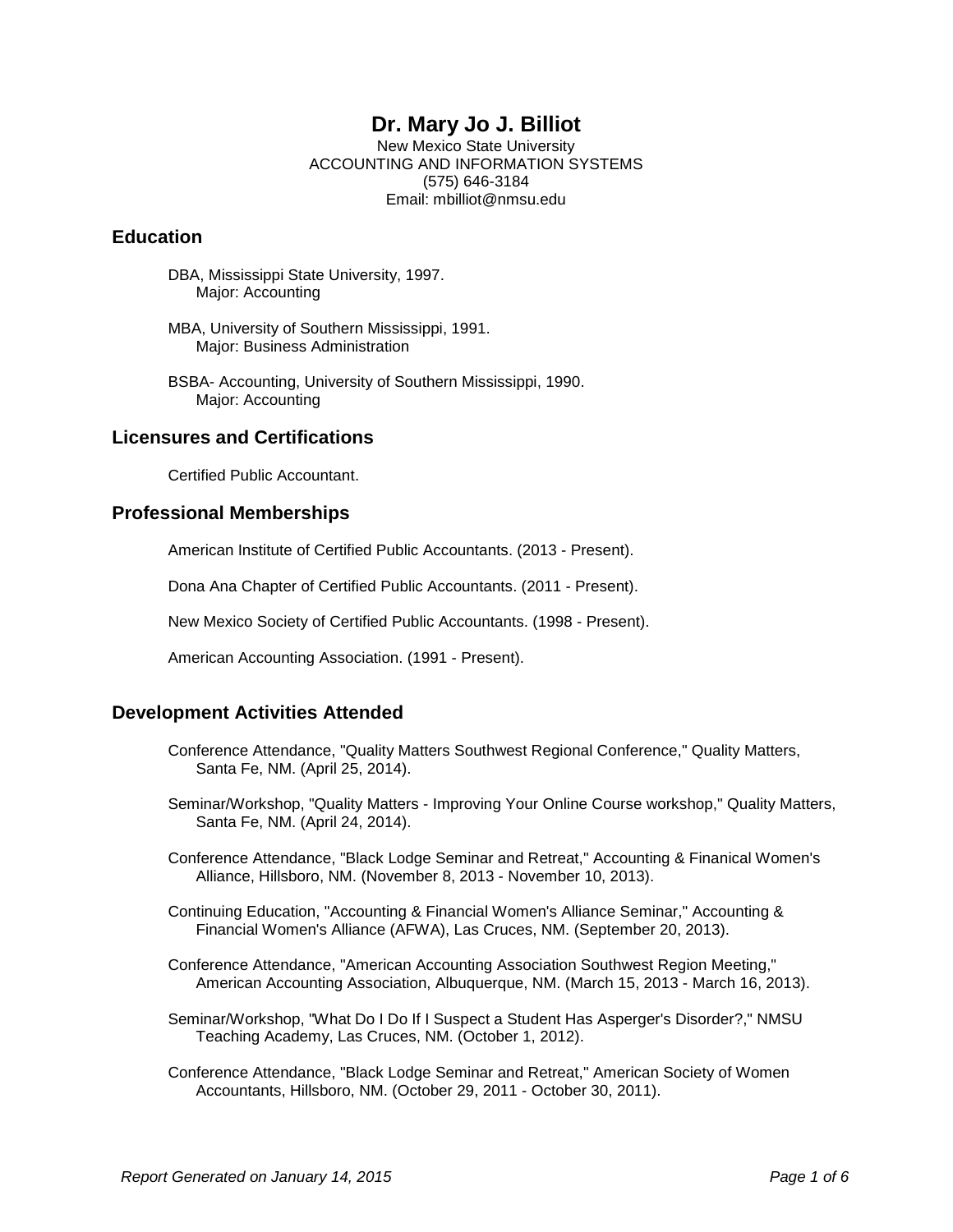- Conference Attendance, "American Accounting Association Annual Meeting," American Accounting Association, Denver, CO. (August 6, 2011 - August 9, 2011).
- Conference Attendance, "Black Lodge Seminar and Retreat," American Society of Women Accountants, Hillsboro, NM. (October 30, 2010 - October 31, 2010).
- Continuing Education, "What Every Fraudster Doesn't Want You to Know," Association of Governmental Accountants, El Paso, TX. (September 22, 2010).
- Conference Program, "Teaching Critical Thinking Across the Curriculum," NMSU Teaching Academy, Las Cruces, NM. (September 3, 2010).
- Conference Attendance, "American Accounting Association Annual Meeting," American Accounting Association, San Francisco, CA. (July 31, 2010 - August 3, 2010).
- Conference Program, "American Accounting Association 14th Annual ethics Symposium," American Accounting Association, San Francisco, CA. (July 31, 2010).
- Continuing Education, "Cost Management: Accounting and Control," National Association of State Boards of Accountancy. (June 30, 2010).
- Continuing Education, "Ethics for Professional Conduct for MS CPAs," National Association of State Boards of Accountancy. (June 26, 2010).
- Seminar/Workshop, "Use of ERPSim to Simulate Business Processes and Decision-making," NMSU Dept of Accounting and Information Systems, Las Cruces, NM. (May 10, 2010).

# **TEACHING**

#### **Teaching Experience**

#### **New Mexico State University**

ACCT 222, MANAGEMENT ACCOUNTING, 6 courses. ACCT 251, MANAGEMENT ACCOUNTING, 9 courses. ACCT 252, FINANCIAL ACCOUNTING, 7 courses. ACCT 301, Financial Accounting, 4 courses. ACCT 353, Cost Accounting, 40 courses. ACCT 456, ACCTG-NON PROFIT ORGN, 11 courses. ACCT 500, CONCEPTS IN ACCOUNTING, 1 course. ACCT 502, CONCEPTS IN MANAGERIAL ACCT, 1 course. ACCT 554, ACCT THEORY, 2 courses.

### **Awards and Honors**

Outstanding Undergraduate Teaching Award 2012-2013, NMSU College of Business. (April 2013).

Donald Roush - Award for Teaching Excellence, New Mexico State University. (2007).

Outstanding Accounting Educator Award, New Mexico Society of Certified Public Accountants. (2004).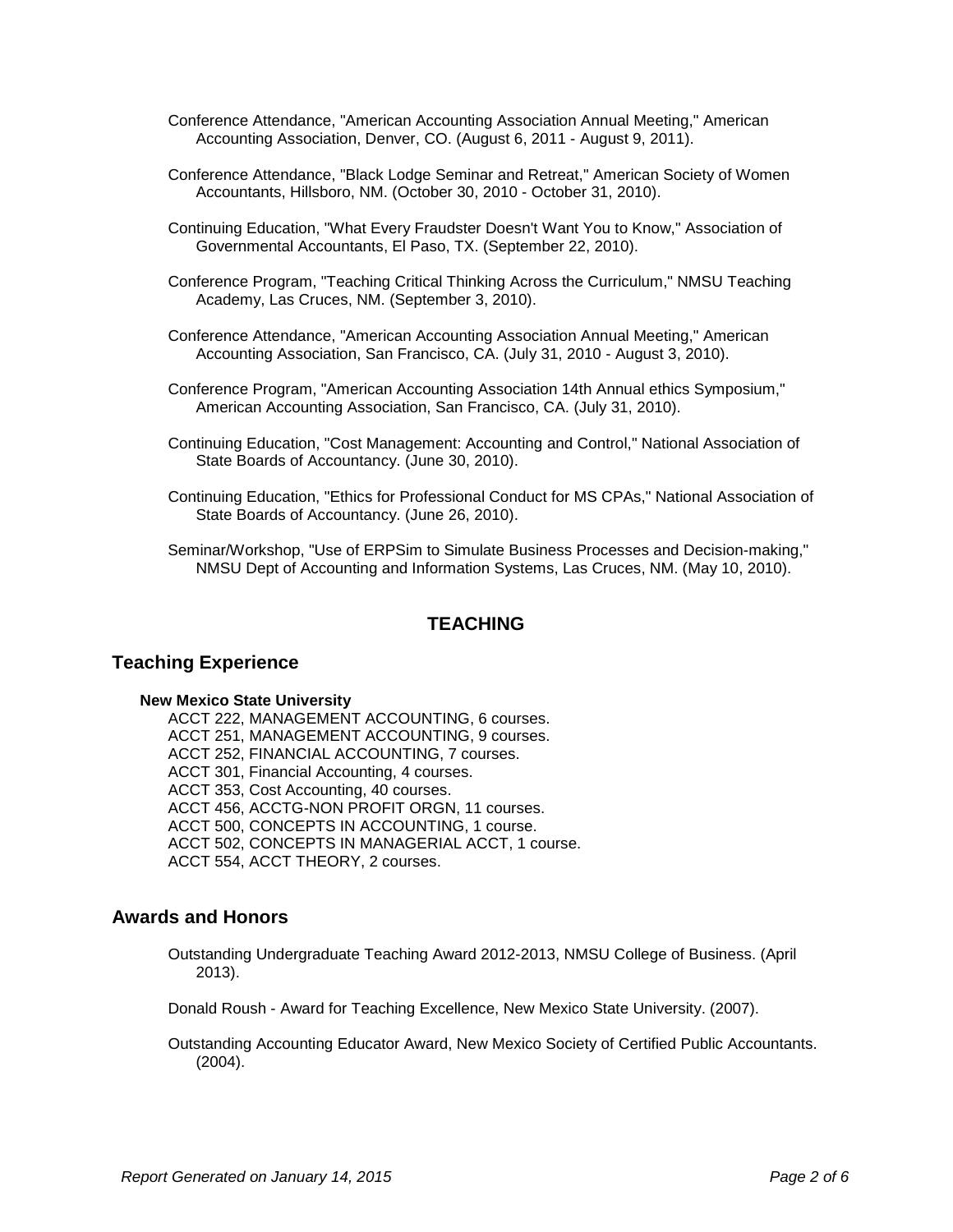# **RESEARCH**

#### **Published Intellectual Contributions**

#### **Refereed Journal Articles**

- Calk, R., Billiot, M. J., Carr, P., Seipel, C. (2012). The Need for Personal Financial Planning for New Accounting Graduates: How Fast Can \$100,000 Disappear?.
- Billiot, M. J., Daniel, D. (2012). Educational context: preparing accounting students to identify ethical dilemmas. *American Journal of Business Education, 5*(3), 10.
- Billiot, M. J., Riley, M. E., Scribner, E. A. (2010). When Conventional Explanations Are Not Enough: Using Extreme Examples to Clarify Accounting Concepts. *Business Education Forum, 65 (2010)*(2 (December)), 15-19. www.nbea.org
- Calk, R., Billiot, M. J., Haensly, P. (2007). "The Effect of Returns History on the Current-Period Relation Between Returns and Unexpected Earnings". *Accounting Research Journal, 20*(1), 5  $-20.$
- Calk, R., Billiot, M. J. (2006). "How Student Perceptions of Learning Labs Affect Performance in the First Accounting Course". *Journal of Business Inquiry, 5*(1), 50-56.
- Billiot, M. J., S. G. (2005). The impact of undisclosed intangible assets on firm value. *The Journal of Accounting and Finance Research*.
- Billiot, M. J., Calk, R., Mills, S. K. (2004). The Use of Supplementary Learning Materials in the First Accounting Course (Management Accounting)". *Southwestern Business Administration Journal, 4*(1), 54-65.
- Billiot, M. J., McFerrin, R., Glandon, S. P. (2004). Factors affecting the supply of accounting graduates. *Issues in Accounting Education*.

### **Presentations Given**

- Billiot, M. J. (Discussant), Daniel, D., Glandon, S. P., Glandon, T. A., American Accounting Association 14th Annual Ethics Symposium, "Preparing Accounting Students to Identify Ethical Dilemmas: The Impact of Using Cued Interventions," American Accounting Association, San Francisco, CA. (July 31, 2010).
- Billiot, M. J., Daniel, D., Glandon, S. P., Glandon, T. A., American Accounting Association 14th Annual Ethics Symposium, "Preparing Accounting Students to Identify Ethical Dilemmas: The Impact of Using Cued Interventions," American Accounting Association, New York, NY. (August 2009).
- Billiot, M. J., Daniel, D., Glandon, S. P., Glandon, T. A., American Accounting Association Annual Meeting, "Preparing Accounting Students to Identify Ethical Dilemmas: The Impact of Using Cued Interventions," American Accounting Association, New York, NY. (August 2009).
- Billiot, M. J., Daniel, D., Glandon, S. P., Glandon, T. A., Southwest Business Administration Teaching Conference, "Preparing Accounting Students to Identify Ethical Dilemmas:," Texas Southern university, Houston, TX. (October 2008).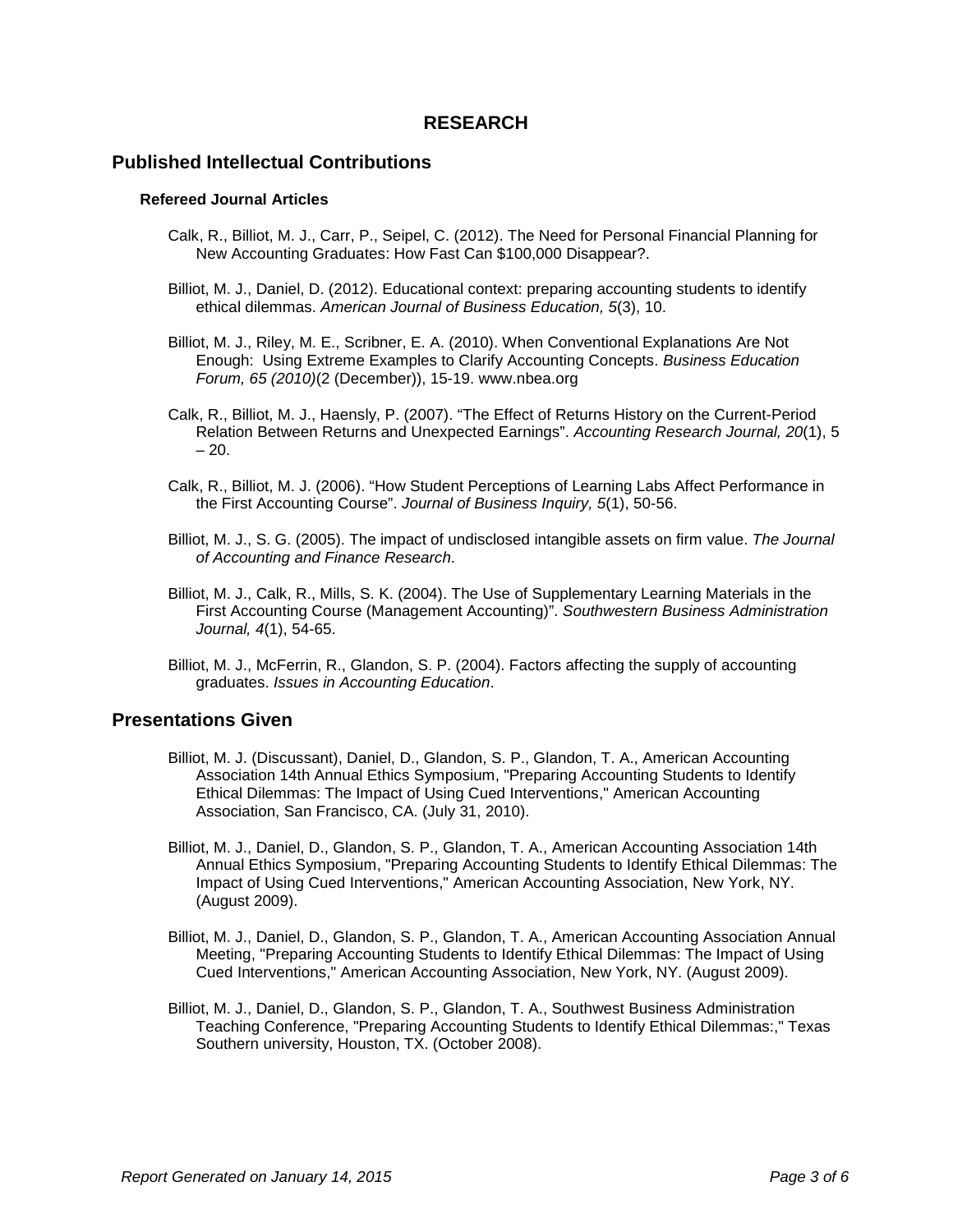- Billiot, M. J., Daniel, D., Glandon, S. P., Glandon, T. A., American Accounting Association Annual Meeting, "Preparing Accounting Students to Identify Ethical Dilemmas:," American Accounting Association, Anaheim, CA. (August 2008).
- Billiot, M. J., Glandon, S., Glandon, T., Daniel, D., Effective Learning Strategies Forum at American Accounting Association 2007 Annual Meeting, "Educational intervention: Preparing accounting students to identify ethical dilemmas.." (2007).
- Billiot, M. J., Glandon, S., Glandon, T., 2006 Southwest Regional Meeting, "Educational intervention: Increasing the abilities of students to discriminate between ethical and unethical behaviors.," American Accounting Association. (2006).
- Billiot, M. J., Calk, R., Carr, P., Effective Learning Strategies Forum, "Personal financial planning for ethical decision making," American Accounting Association 2006 Annual Meeting. (2006).
- Billiot, M. J., Calk, R., Carr, P., Thirteenth Annual (2006) Southwestern Business Administration Teaching Conference, "Personal financial planning for ethical decision making." (2006).
- Billiot, M. J. (Discussant), Calk, R., Carr, P., 2006 Summer Casewriters' Workshop, "Personal financial planning for ethical decision making," Society for Case Research, Fort Wayne, IN. (June 2006).
- Billiot, M. J., Glandon, S., Effective Learning Strategies Forum at American Accounting Association 2005 Annual Meeting, "Increasing the abilities of students to discriminate between ethical and unethical behaviors." (2005).
- Billiot, M. J., Kreie, J., Headrick, W., New Mexico Higher Education Assessment and Retention 2005 Conference, "Retention improves with team learning approach.." (2005).
- Billiot, M. J., Calk, R., Twelfth Annual (2005) Southwestern Business Administration Teaching Conference, "Personal financial planning for ethical decision making." (2005).
- Calk, R., Billiot, M. J., Society for Case Research Summer Casewriters' Workshop, ""Wiley's Boots"," Society for Case Research. (July 2005).
- Billiot, M. J., Glandon, S., American Academy of Accounting and Finance 2004 Annual Meeting, "The impact of undisclosed intangible assets on firm value." (2004).
- Billiot, M. J., Calk, R., American Accounting Association 2004 Annual Meeting, "The Effect of Returns History on the Current Period Relation between Earnings and Returns." (2004).
- Billiot, M. J., Calk, R., Mills, S. K., Effective Learning Strategies Forum at American Accounting Association 2004 Annual Meeting, "Creating a Value-added Learning Environment in the First Accounting (Managerial) Course: Assessing Student Perceptions." (2004).
- Billiot, M. J., Calk, R., Eleventh Annual (2004) Southwestern Business Administration Teaching Conference, "Using profession service activities to develop professionalism." (2004).
- Billiot, M. J., Glandon, S., Federation of Business Disciplines (Southwest Decision Sciences Institute) 2003 Regional Meeting, "Factors affecting the supply of accounting graduates." (2003).
- Billiot, M. J., Calk, R., Federation of Business Disciplines (Southwest Decision Sciences Institute) 2003 Regional Meeting., "The effect of noncompulsory supplemental team learning labs on student performance and perceptions in the first accounting course." (2003).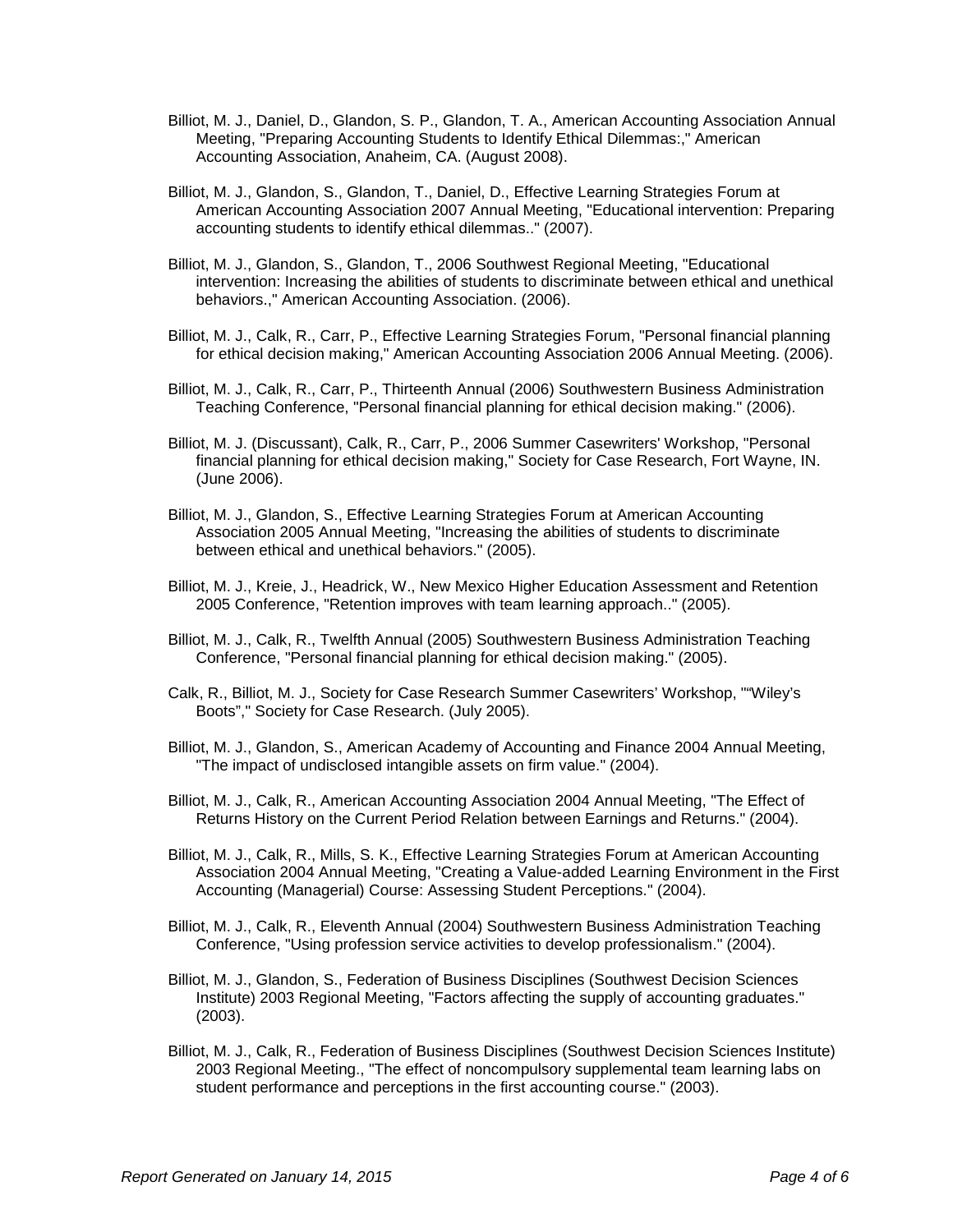- Billiot, M. J., Calk, R., Tenth Annual (2003) Southwestern Business Administration Teaching Conference, "The use of supplemental learning materials in the first accounting course." (2003).
- Billiot, M. J., Glandon, S., Federation of Business Disciplines (Southwest Decision Sciences Institute) 2002 Regional Meeting, "Professional accounting in the 21st century." (2002).
- McFerrin, R., Billiot, M. J., New Mexico Higher Education Assessment and Retention Conference, "Performance of Alumni of the College of Business." (2000).

#### **Research in Progress**

"The Matador Ranch and Cattle Company: A Financial History" (On-Going)

# **SERVICE**

#### **Department Service**

- Committee Member, Accounting Department, Master of Accountancy Committee. (January 2013 Present).
- Committee Member, NM Business Articulation Accounting Sub-Committee. (January 2013 Present).

Committee Chair, Accounting Department Scholarship Committee. (2009 - Present).

Committee Member, Accounting Department Scholarship Committee. (2003 - 2008).

#### **College Service**

Committee Chair, NMSU COB Undergraduate Committee. (August 2013 - Present).

Committee Chair, NMSCPA Education and Scholarship project team. (2005 - Present).

Committee Member, NMSU COB Undergraduate Committee. (October 2012 - August 2013).

Committee Member, Faculty Council. (2006 - May 2010).

Committee Member, NMSCPA Education and Scholarship project team. (2002 - 2004).

Committee Member, New Mexico Higher Education Articulation Meeting. (2002; 2013 - Present).

#### **Professional Service**

Committee Chair, American Accounting Association - Southwest Region Meeting. (January 2008 - March 2008).

NMSCPA Awards Committee project team. (August 2005).

Committee Member, NMSCPA Potential CPAs Task Force. (July 2005 - August 2005).

Conference-Related, Amercian Accounting Association Southwest Region Meeting. (2004).

Committee Member, NMSCPA GAAP Task Force. (2003 - 2004).